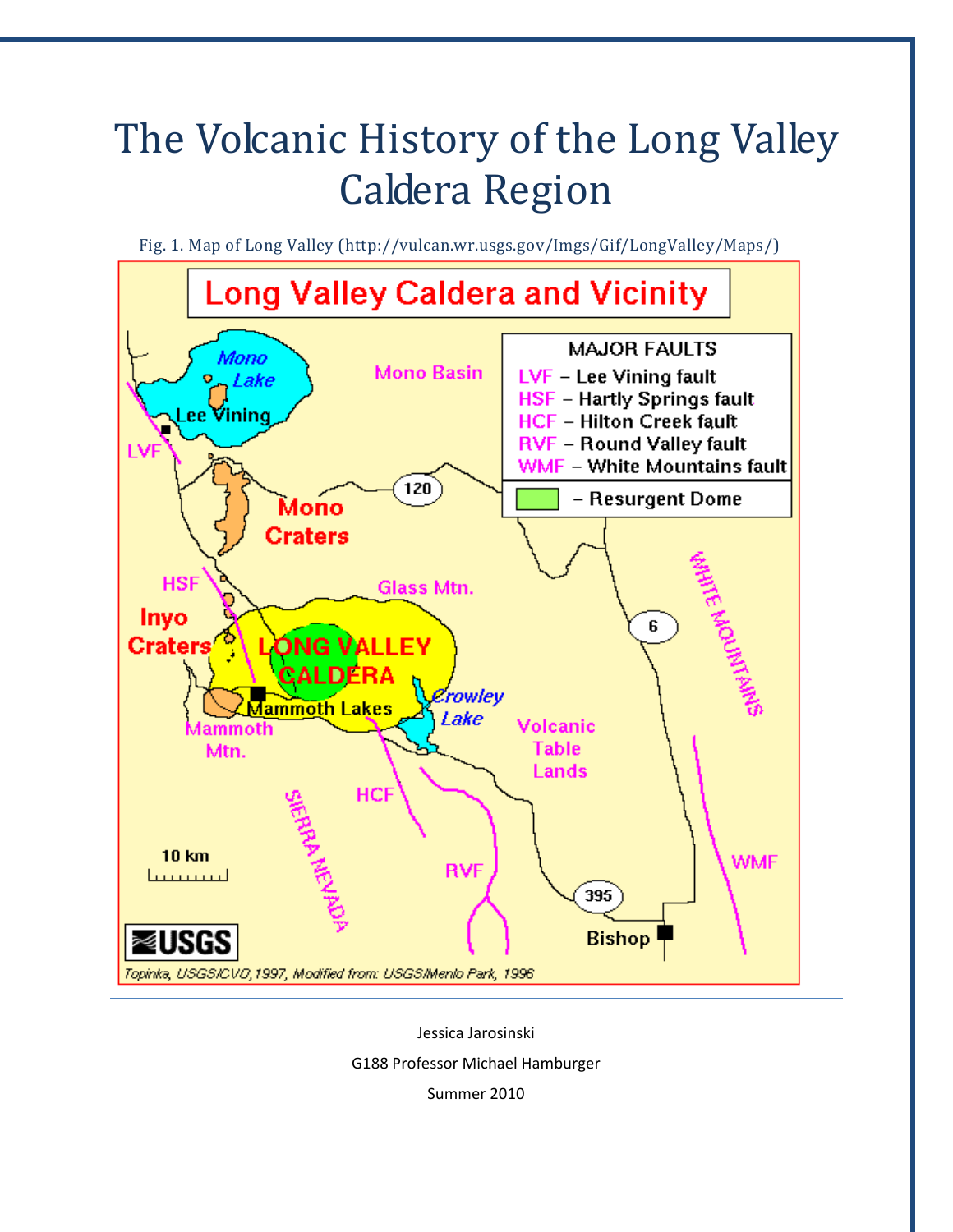# Abstract

This is a general overview of the volcanic history of the Long Valley Caldera region of eastern California. It begins with the pre‐caldera volcanic history dating back 4 million years ago when basaltic lava flows dominated the region. Then the magmatic composition changes and the area are dominated by rhyolitic lava flows. The gigantic Bishop Tuff eruption is a fine example of these rhyolitic lava flows and an eruption that changed the entire landscape of the area. Particular attention is given to the Bishop Tuff eruption because of the great impact it had on the geology and volcanism of the surrounding area. Volcanism did not end after the huge Bishop Tuff eruption, but continued on with a vengeance for years after the caldera formation. The formation of the Mono‐Inyo craters is discussed as well as the current dangers of what is believed to still be a volcanically active zone.

# Intro

The Long Valley region of eastern California is a breeding ground for volcanic activity. It has a long intricate history of volcanism that continues into the present day. The peak of that history was the formation of the Long Valley caldera by an explosive, super volcano. There are many different types of volcanoes ranging from effusive to explosive (Class notes, spring 2010). There are various factors that influence how a volcano will erupt including: magma composition, gas content, and pressurization (Class notes, spring 2010). Explosive volcanoes have magma rich in silica and high in gas content (Harris, 1988). This silica makes the magma extremely thick and viscous (Class notes, spring 2010). The combination of the viscous magma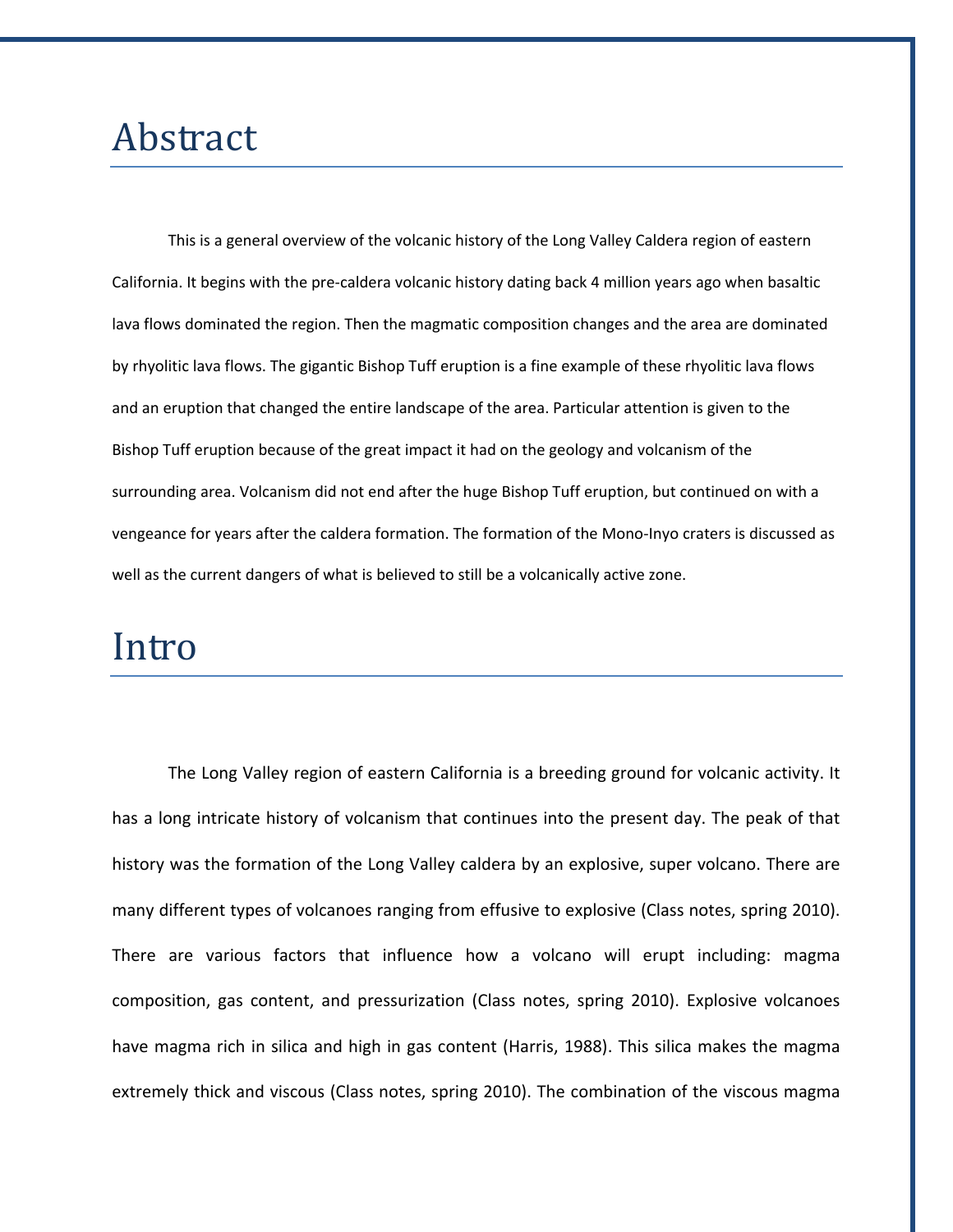and the weight of the overlying rock above the magma body make it difficult for the gas to expand and create great pressure within the magma chamber (Class notes, spring 2010). Once the strength of the pressure in the magma chamber exceeds the strength of the overlying rock, the gas comes out of solution violently and with an explosive release of pressure (Harris, 1988). This great release of pressure sends pyroclastic material flying into the air, often in a plinian‐ type eruption and can create a caldera (Class notes, spring 2010). The word caldera comes from the Portuguese word "Calderia" meaning cauldron (Bardintzeff & McBirney, 2000). This is fitting because of the low relief, circular shape of calderas.

Felsic calderas are formed by these massive eruptions of silica-rich pyroclastic flow (Bardintzeff & McBirney, 2000). The initial eruption opens a vent and ejects material into the sky in a great plinian column (Bardintzeff & McBirney, 2000). The pyroclastic materials flow down the edges of the volcano and as the magma levels underground lower, the entire structure caves in due to a lack of support (Bardintzeff & McBirney, 2000). This collapse causes the formation of the caldera (Bardintzeff & McBirney, 2000). Later, smaller eruptions will often form uplift domes and cones on the caldera floor (Bardintzeff & McBirney, 2000). The Long Valley Caldera is a felsic caldera. It was formed approximately 760,000 years ago by the Bishop Tuff eruption (Bailey, 1976). It is a 17 X 32 km oval shaped depression located on the eastern front of the Sierra Nevada mountain range in California (Bailey, 1976). On a map it is 50 km west of the town of Bishop and 30 km south of Mono Lake [refer to fig.1] (Bailey, 1976). It has a complete area of 450 km<sup>2</sup>, while its magma chamber is believed to be approximately 10 km in diameter with a depth of 8‐10 km (Bardintzeff & McBirney, 2000). While it is generally assumed that calderas have large intrusions that lie beneath them, it is rarely possible to determine their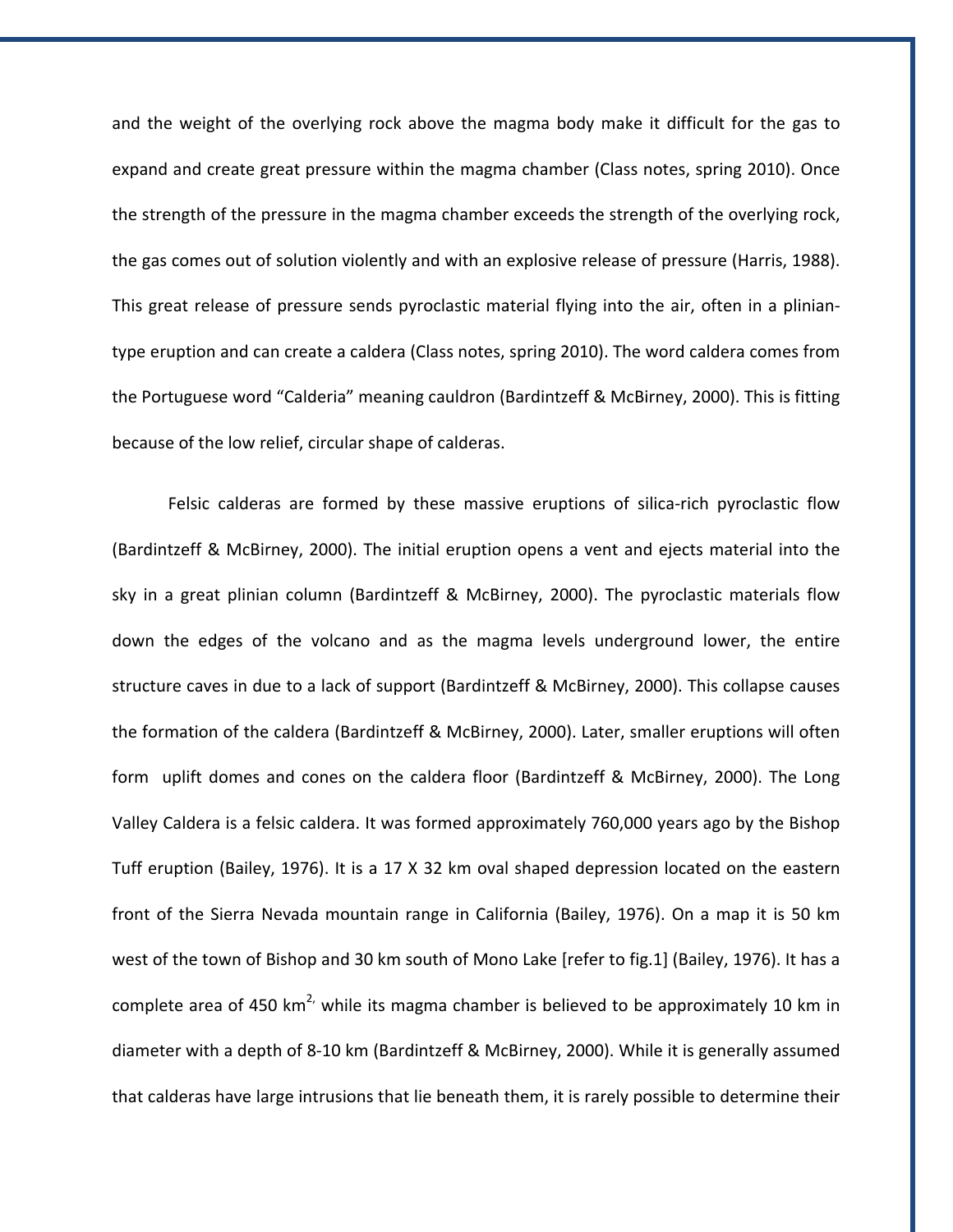exact structure (Bardintzeff & McBirney, 2000). In the case of the Long Valley Caldera's magma body, scientists used seismic studies to determine its dimensions (Bardintzeff & McBirney, 2000). However, the dimensions cover only the part that is still fairly molten, the shape and size of the whole body is unknown (Bardintzeff & McBirney, 2000). This region has a long volcanic history that dates back long before the eruption of the Long Valley Caldera, that began 4 million years ago during the Pliocene time and has continued into the Holocene (Bailey, 2004).

# Pre‐Caldera Volcanism

A period of volcanism in the Long Valley region began 4 million years ago following the uplift of the Sierra Nevada Mountains and the opening of the Gulf of California (Bailey, 2004). While the mountains were uplifted the earth's crust stretched and faulted near the face of the mountains (Konigsmark, 2002). This allowed for magma located deep within the crust of the earth to flow upward between the broken rocks in the faulted areas (Konigsmark, 2002). This early volcanic activity, between 3.8 and 2.5 million years ago, was dominated by basaltic eruptions (Bailey, 2004). These basaltic eruptions originated from vents that were strewn over 4000 km<sup>2</sup> (Bailey & Hill, 1985). The earliest eruptions created massive basaltic lava flows that can still be found in the Adobe Hills located near the edges of Long Valley and in the High Sierras (Harris, 1988).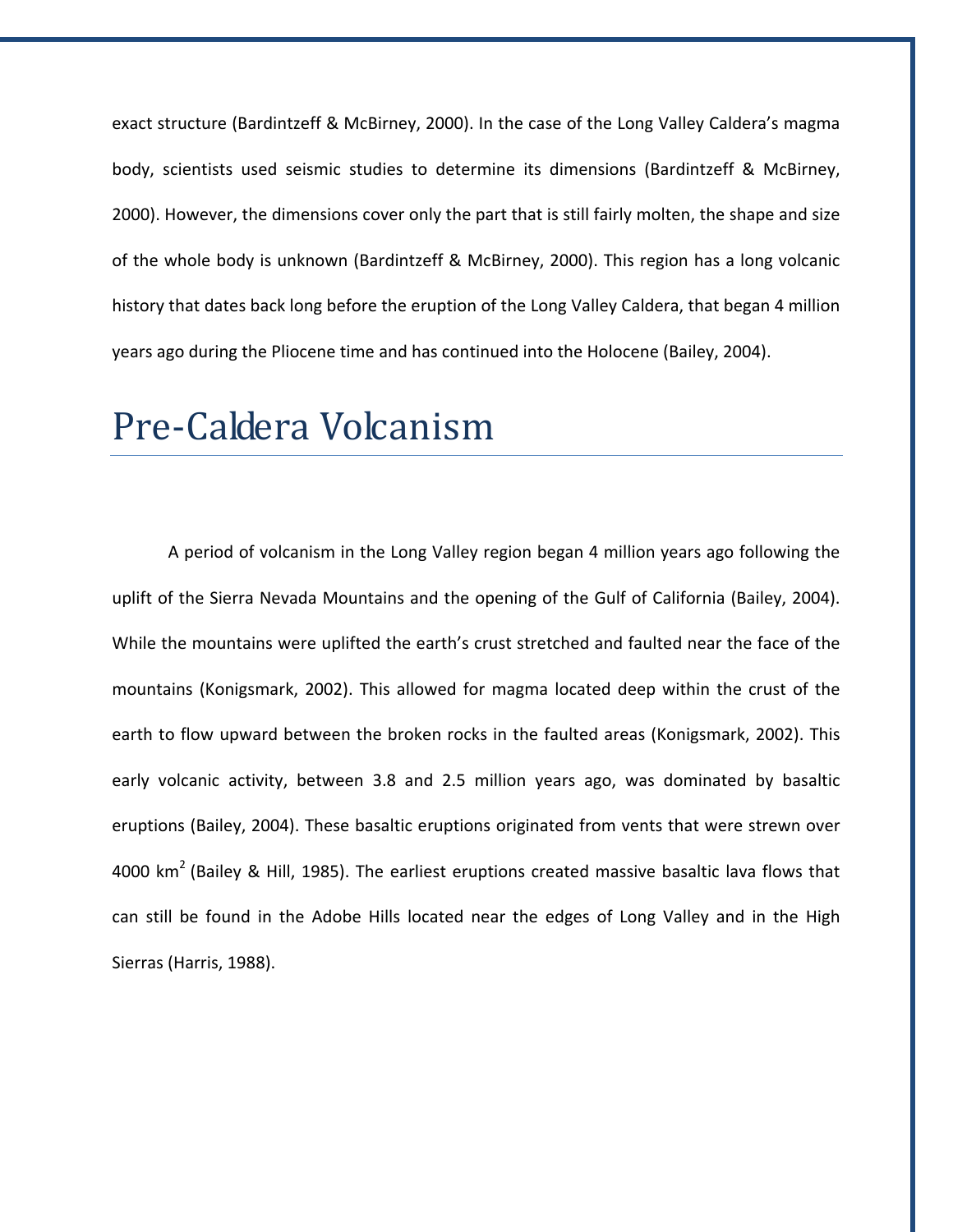#### Glass Mountain

Around 3‐2.6 million years ago more silicic lavas such as quartz latites and andesites began to erupt (Metz, & Manhood, 1985). These can be found in or near the northern, western, and southern edges of the caldera at locations such as Bald Mountain and the San‐Joaquin Mountain (Metz, & Manhood, 1985). The magmatic composition of the area continued to change over time and from 2.5‐0.7 million years very few basaltic lavas flowed (Bailey, 2004). The majority of later volcanic rocks of the region were rhyolitic. Rhyolite magma is a viscous, silica-rich magma that does not flow as easily as basaltic magma (Lipshie, 2001). The rhyolitic flows of Glass Mountain and the Bishop Tuff eruption are both associated with the silicic magma chamber that formed under the current Long Valley region (Harris, 1988).

The earliest volumes of rhyolitic lava formed Glass Mountain (Harris, 1988). Glass Mountain is a collection of shallow intrusions, domes, and flows located along the northeast edge of the present day caldera (Bailey, 1976). They are flanked by pyroclastic deposits made of ash fall, small ash flows, and pumice (Bailey, 1976). This complex of domes, flows, and pyroclastic matter covers approximately 130 km<sup>2</sup> (Metz, & Manhood, 1985). The eruptions at Glass Mountain began with explosive rhyolitic eruptions that threw pumice ash and lapilli high into the air creating a crater (Lipshie, 2001). The ash and lapilli fell and blanketed the immediate landscape around the crater forming a tephra ring (Lipshie, 2001). Once the initial pressure was released magma continued to rise up the vent and eventually formed a thick, almost solid, obsidian plug in the floor of the crater (Lipshie, 2001). The plug continued to grow and build the dome got bigger (Lipshie, 2001). This eventually filled up the crater, spilled over, and swallowed up the tephra ring (Lipshie, 2001). Well exposed vents and intrusive centers can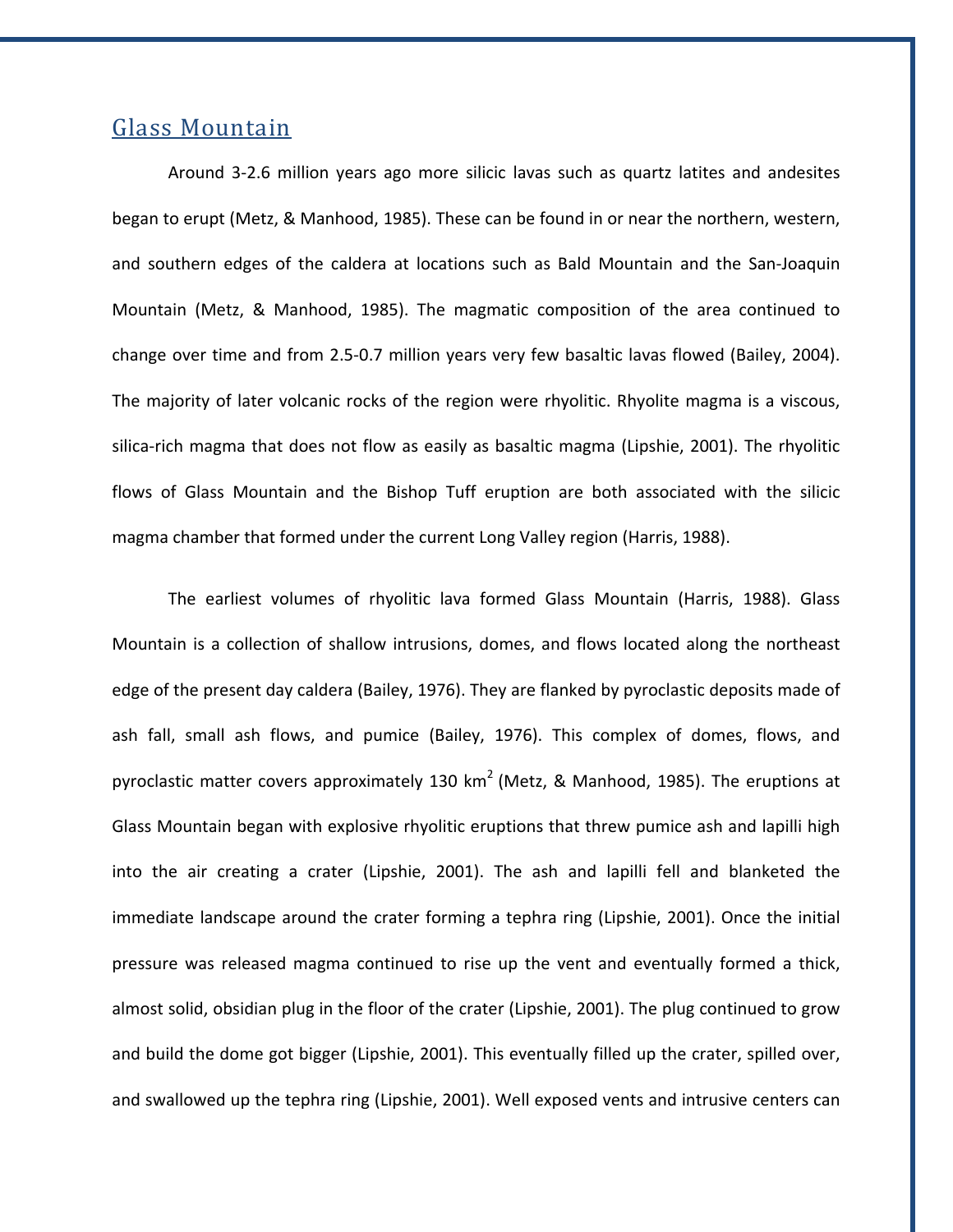be found in the shape of an arc on the south face of Glass Mountain (Bailey, 1976). The arc is nearly parallel to the northeast wall of the caldera which means that their location could be influenced by a ring-fracture system, which would suggest that they represent early outflow from the Long Valley magma chamber (Bailey, 1976).

# Caldera Formation



the<mark>Bitsdk @rpovs」dau ber uppittin ith</mark>e crust. This uplift causes fracturing on ring-faults (dotted lines). (b) Right Fig. 2. (a) The caldera before its collapse. It sits over high intrusions while new, lower intrusions (denoted by after the caldera collapse ash air falls and flows fill up the bottom and magma continues to make its way back up to the surface. (c) As magma continues to push up towards the surface post-caldera doming and volcanism takes place. (Bardintzeff & McBirney, 2000)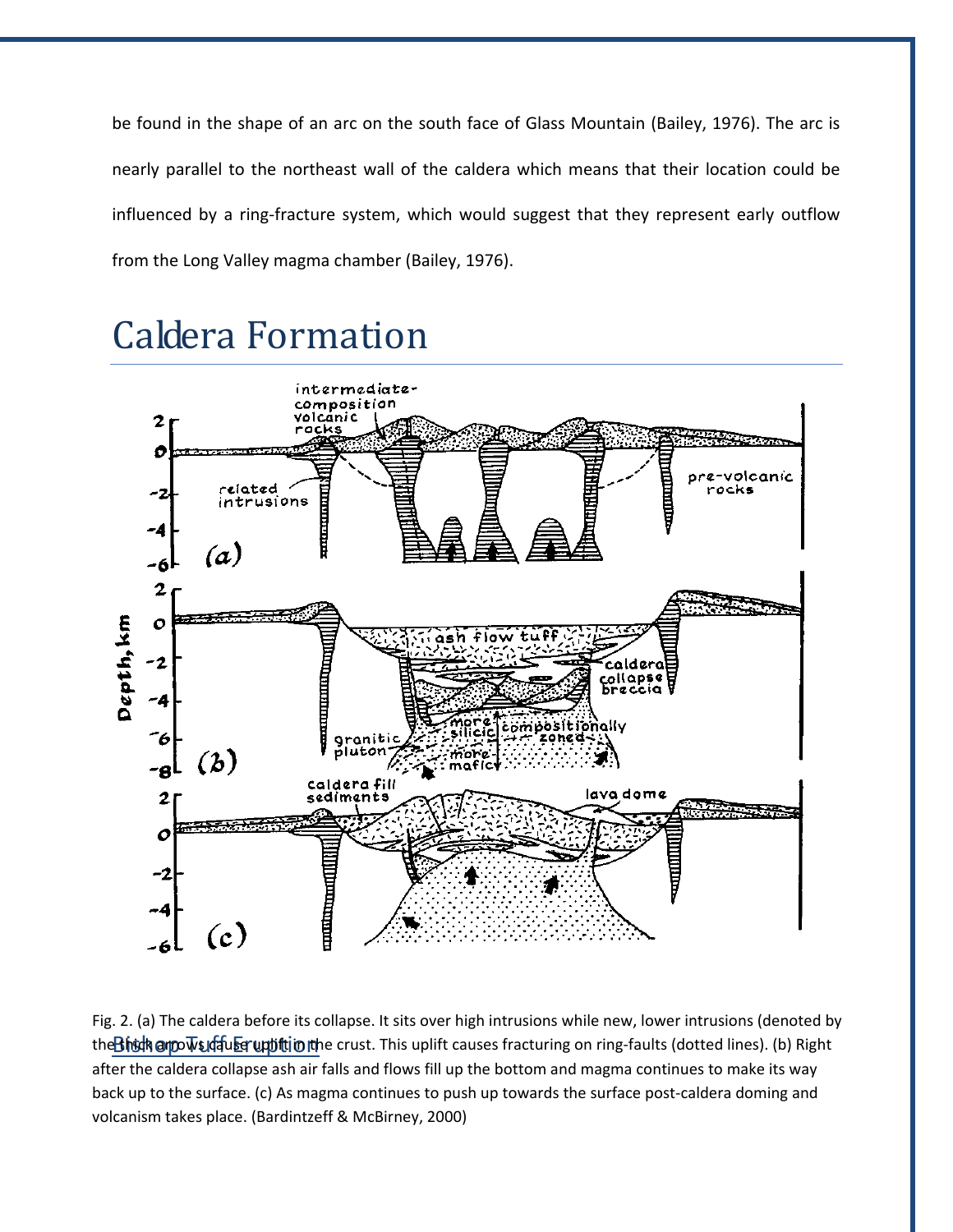The Long Valley magma chamber collapsed 760,000 years ago with the momentous eruption of the Bishop Tuff (Bailey, 1976). This eruption began in a vent just west of the Hilton Creek Fault (Lipshie, 2001). Silica‐rich, highly gaseous, rhyolite magma began to rise through a series of fractures in the earth's crust. The gas was not able to escape the thick magma until the pressure from the overlying rock was removed; however, once it reached the surface the gas was able to expand explosively (Harris, 1988). Scorching ash was sent out of the fractures and

high into the air by the expanding gas (Harris, 1988). All together over 150 cubic miles of volcanic ash was hurled out of the volcano, some of which was pitched straight up into the air 8 miles high while lighter fragments were carried by the wind as far east as Nebraska and Kansas , which can be seen in figure 3 (Konigsmark, 2002). This massive amount of material erupted within a very short time period, approximately 6 days (Hildreth, & Wilson,



Fig. 3 Bishop Tuff ash fall layer (Harris, 1988).

2007). The air fall ash was the first layer of Bishop Tuff to be laid down (Konigsmark, 2002). After the air fall, a series of ash flows spilled down the flanks of the Long Valley volcano, and all together the air falls and ash flows of this eruption submerged 580 square miles California and Nevada (Harris, 1988). Some of the pyroclastic material flowed so quickly and with such force that it ran over the Eastern face of the Sierra Nevada crest and ran into the San Joaquin River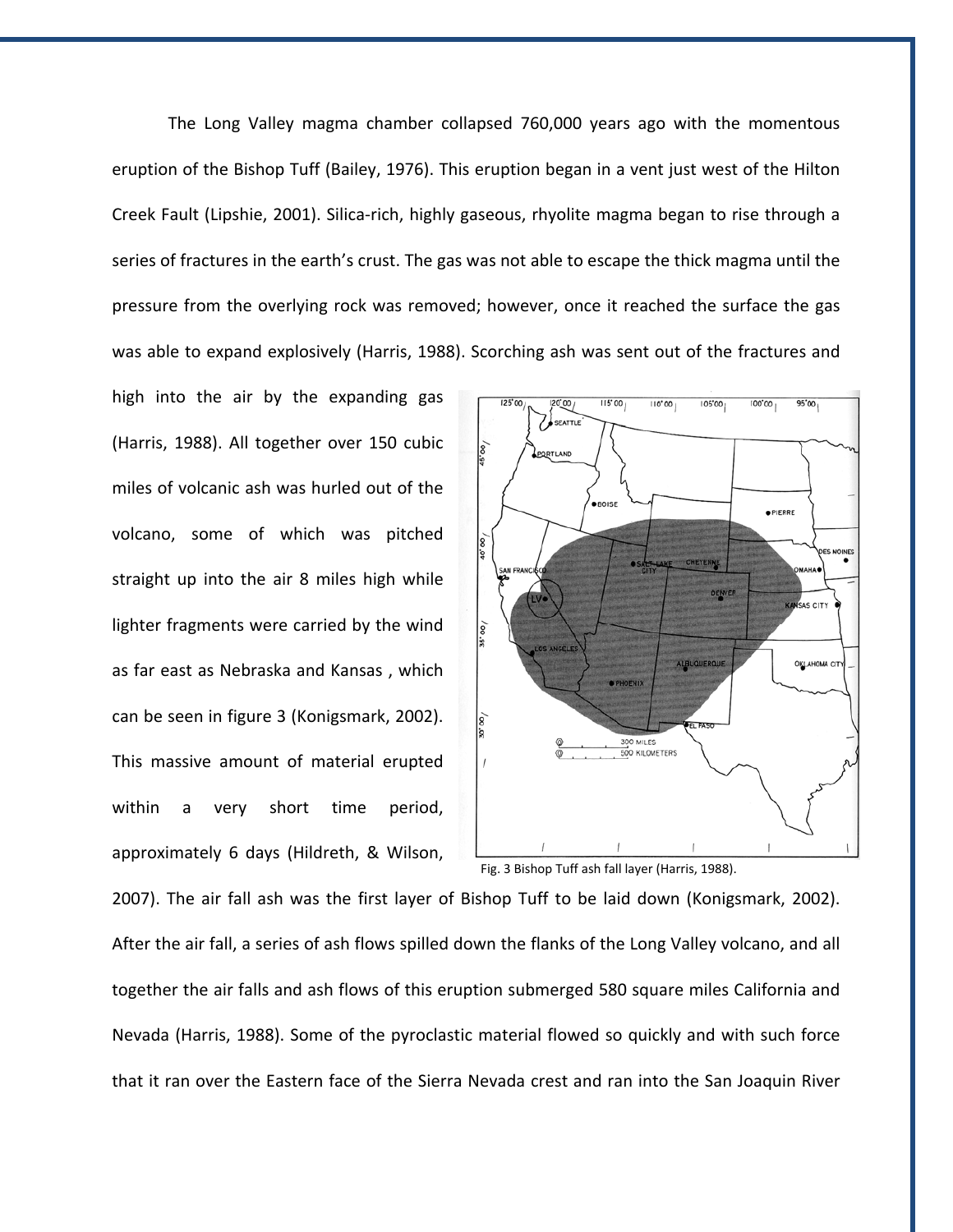(Harris, 1988). It also flowed south towards Owens Valley, the town of Bishop, and Big Pine (Konigsmark, 2002).

After the Bishop Tuff eruption, the partially emptied Long Valley magma chamber collapsed in, forming what we now know as the Long Valley caldera (Bailey, 1976). The collapse took place along a 12 x 22 km ring-fault zone that was activated once half of the magma was erupted from the magma chamber (Hildreth, & Wilson, 2007). However, the current caldera is larger, measuring 17 x 32 km, because of post-eruption slumping and erosion (Hildreth, & Wilson, 2007). Immediately after the roof of the chamber collapsed, the caldera was close to 3 km in depth, but then was subsequently filled up to 2/3 of the way with erupted ash fall and flows (Konigsmark, 2002). Figure 2 gives a visual of where the ring-fault zones might have been and how the caldera would have collapsed according to their location. It also shows how much of the caldera is often filled up by the previous eruptions material.

#### Bishop Tuff Structure

The volcanic tableland, which covers a lot of Owens Valley, is one of the most extensive exposures of the Bishop Tuff (Konigsmark, 2002). Compositionally the Bishop Tuff is almost homogenous from top to bottom but is slightly differentiated by how the rhyolitic magma was layered as it erupted (Bailey, 1976). In areas where the ash fall was thicker, chiefly the center, the searing ash fused together to form extremely hard, rough, welded tuff (Konigsmark, 2002). This is what most of the tableland is made of (Konigsmark, 2002). At the bottom of the Bishop Tuff is a layer of unconsolidated, white pumice ash. This was the material that was first to be thrown into the air and first to fall back to the ground below (Konigsmark, 2002). This layer is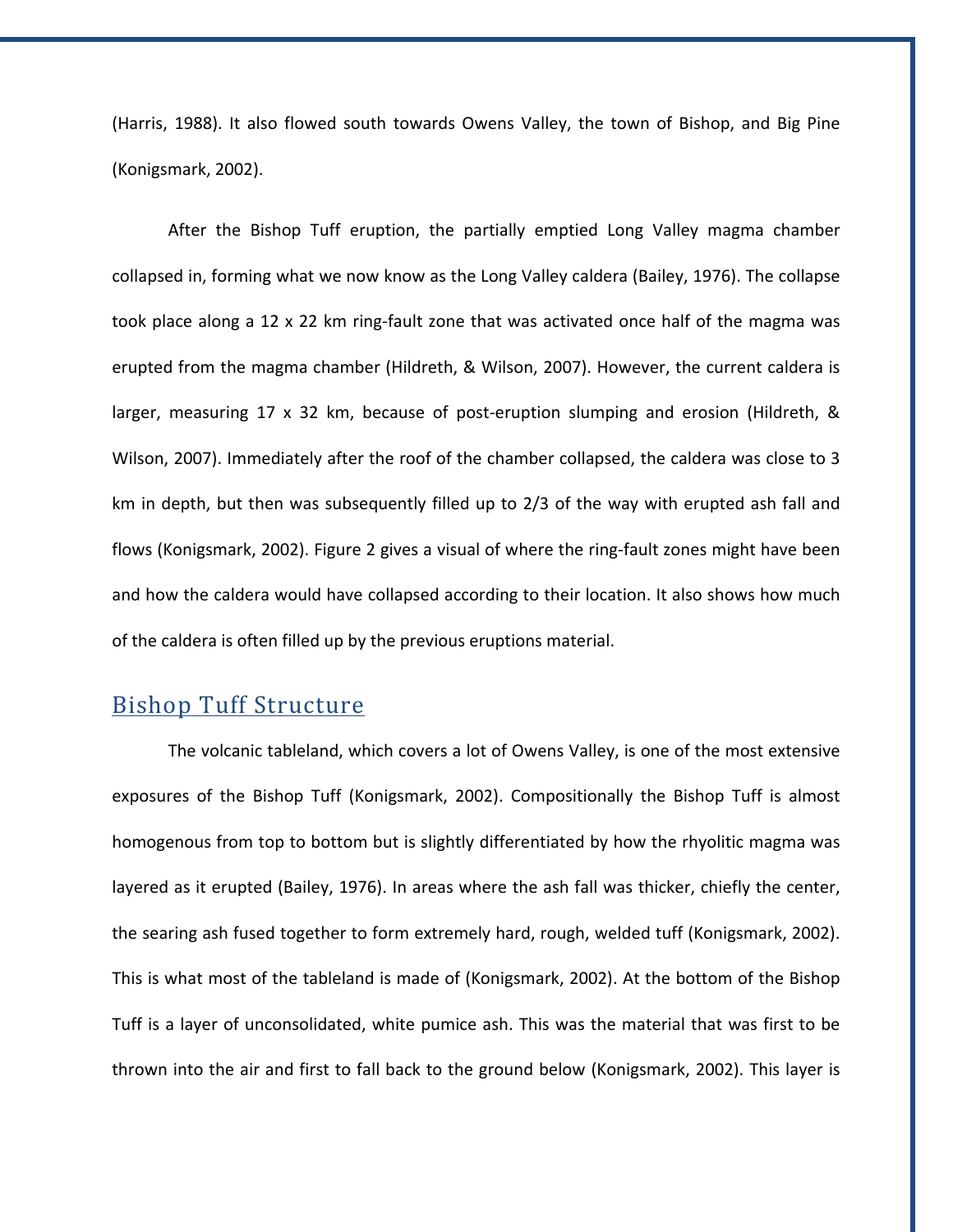between 10‐15 feet thick (Konigsmark, 2002). The next layer is at least 500 feet thick of ash flows that followed the air falls (Konigsmark, 2002). Where ash flows were thinner near the margins of the flow, ash was not welded and became unconsolidated tuff (Konigsmark, 2002).

The current state of the Bishop Tuff can be used to interpret the state of the magma chamber beneath Long Valley before its collapse. According to Wes Hildreth, the magma chamber was originally compositionally zoned, and the current chemical gradient of the Bishop Tuff shows an inverted account of the pre‐erupted magma chamber (Bailey & Hill, 1985). When moving up the layers of erupted material, there is a decrease in the amount of silica (Lipshie, 2001). According to Wes Hildreth, this is an indication of the advancing crystallization within the magma chamber (Lipshie, 2001). Simply put, less dense silicic magma lies on top of more mafic magma (Francis & Oppenheimer, 2003). This can be seen in section (b) of figure 2. Roy Bailey suggests that the earlier basalt and andesite flows of the region, which have a silica content on 48‐56% compared to the 75% of later rhyolites, were tapped from a source much lower than the current Long Valley chamber (Lipshie, 2001).

### Post‐Caldera formation Volcanism

#### Resurgent Doming & Rhyolite Flows

Volcanism in the Long Valley region did not end with the formation of the caldera. After the Bishop Tuff eruption, between 730,000‐63,000 years ago, new magma began to rise and replenish the magma reservoir (Bailey, 1976). The influx of new magma created pressure on the overlying rock and caused resurgent doming near the center of the caldera floor [refer to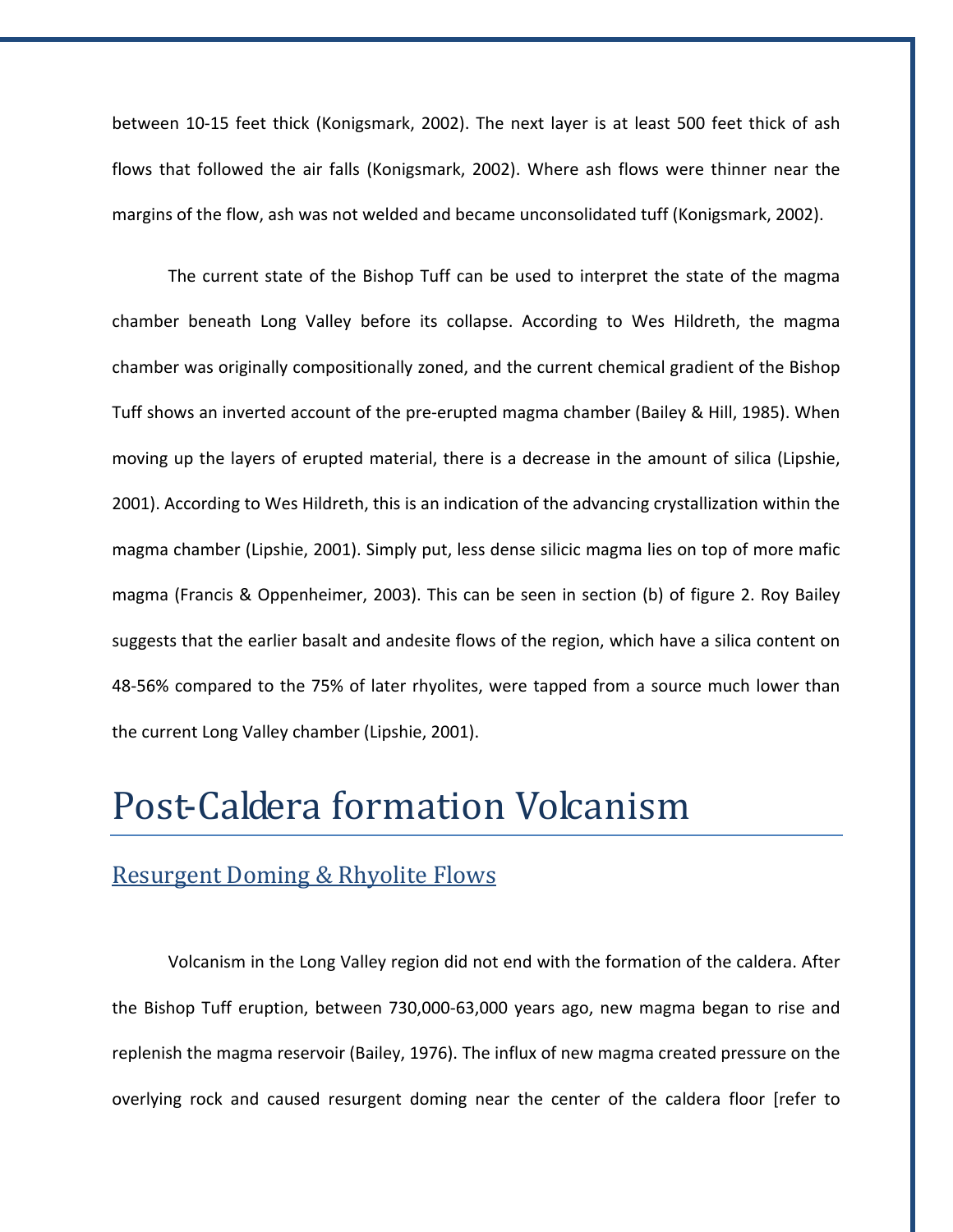section (c) of figure 2] (Konigsmark, 2002). The location of the resurgent dome is attributed to the structural weakness of the adjacent roof pendent where many pre‐caldera faults are located (Bailey, 1976). During the resurgent doming process, 100‐500 meters of tephra and lavas known as "early rhyolites" were expelled (Bailey, 1989). These rhyolites are very silicarich, up to 75%, and crystal‐poor which suggest that they erupted at very hot, almost liquid temperatures (Bailey, 1976). The crystal‐poor state of these rhyolites is very different to the crystal‐rich Bishop Tuff (Bailey, 1989). The difference between the magmatic conditions of these two rhyolites, which came from the same magma chamber, supports the concept of a zoned magma chamber. Early rhyolites were produced from twelve different eruptive centers and the resurgent dome was completed within 100,000 years of the initial caldera collapse (Bailey, 1976). Currently the resurgent dome is approximately 450 meters above the valley floor and continues to swell with each year (Konigsmark, 2002).

The next stage of volcanism began 500,000 years ago when rhyolitic magmas were emplaced around the fringes of the resurgent dome (Lipshie, 2001). These are known as "moat rhyolites" because they erupted from three vents found in the caldera moat (Bailey, 1976). They erupted in a clockwise ring around the dome at intervals of 200,000 years; 500,000, 300,000, and 100,000 years ago (Bailey, 1976). The moat rhyolites are highly pumiceaous and have a silica content approaching 75 percent (Bailey, 1976). However, their higher crystal content suggests that they erupted at lower temperatures and were therefore more viscous than their preceding "early rhyolites" (Bailey, 1976). After the early rhyolites, between 220,000‐ 50,000 years old, rim rhyodacites began to be produced at ten different vents near the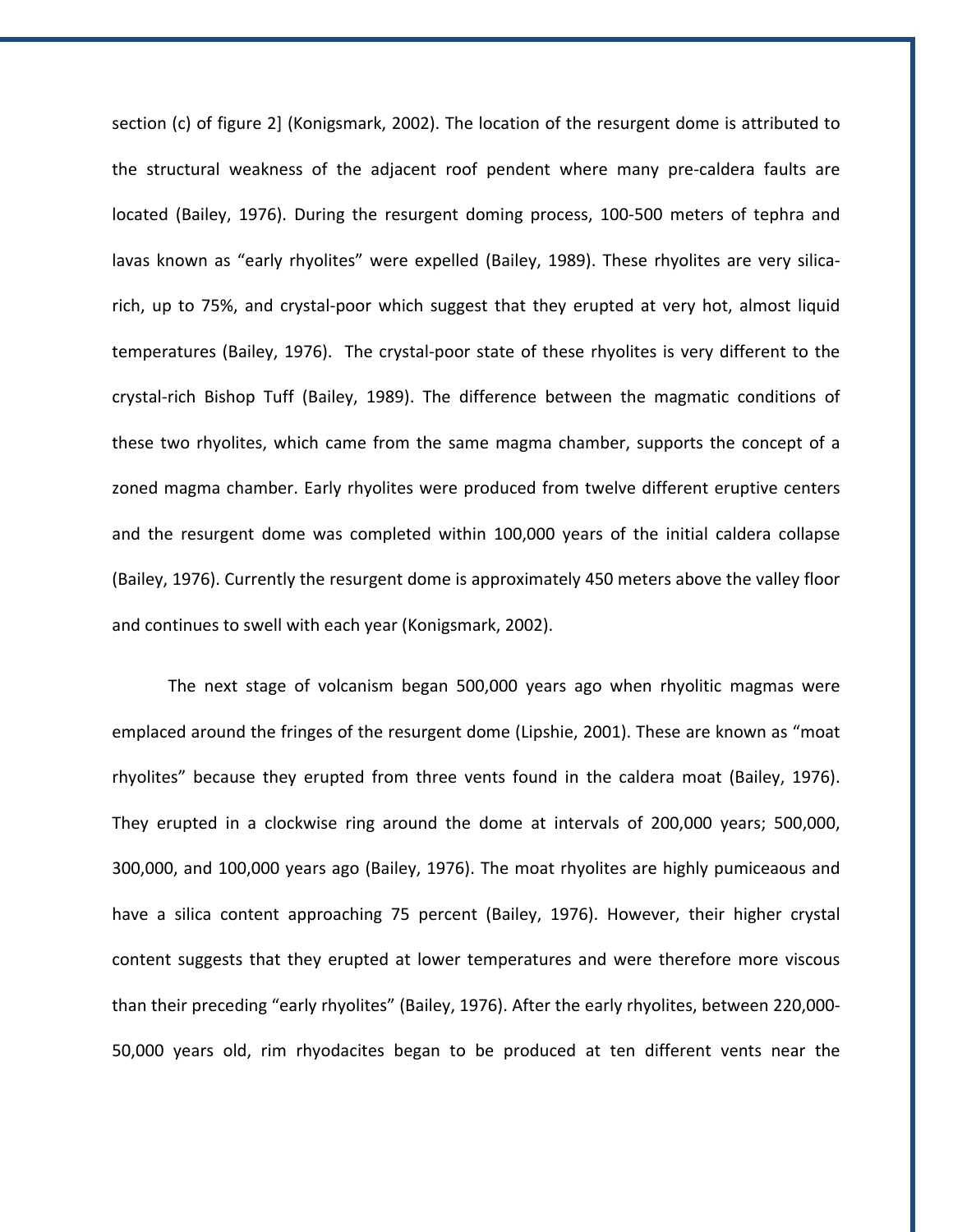southwest rim of the caldera (Bailey, 1989). A series of rhyodacite flows and domes constructed what is now Mammoth Mountain (Lipshie, 2001).

#### Mono‐Inyo Chain

The most recent volcanic activity can be found at the Mono‐Inyo crater and dome chains, the older of which is the Mono Craters. The Mono Craters are a chain of combined domes, craters, and coulees 17 km long (Bailey, 1989). The rhyolitic magma that produced this chain began to flow approximately 4,000 years ago (Lipshie, 2001). From trace-element chemistry experiments it has been determined that the rhyolite of the Mono Craters did not come from the Long Valley magma chamber but from a neighboring magma chamber possibly located under the Mono chain (Lipshie, 2001). The youngest of the Mono Craters is Panum Crater, located at the north end of the chain, which is approximately 700 years old (Lipshie, 2001). At the same time volcanic activity at the south end of the Inyo‐chain was ensuing (Lipshie, 2001).

Just like the Mono chain, the Inyo chain is also made up of a series of domes and craters but they date back to 6000‐550 years ago (Lipshie, 2001). Unlike the Mono chain the Inyo chain is a mix of rhyolite and rhyodacite lava (Bailey, 1976). This mix is believed to come from a dike system that taps into more than one magma chamber (Lipshie, 2001). There is a north trending fissure located along the Inyo chain between Long Valley and the Mono Craters which could be a conduit that pulls from both the magma chamber located under the Long Valley caldera and the Mono area chamber (Bailey, 1976). The Inyo‐craters have three craters at the south end that were formed by explosive eruptions (USGS website, "Geological history,"). The ejected material created a crater and flew into the air in a column of ash and pumice (USGS website,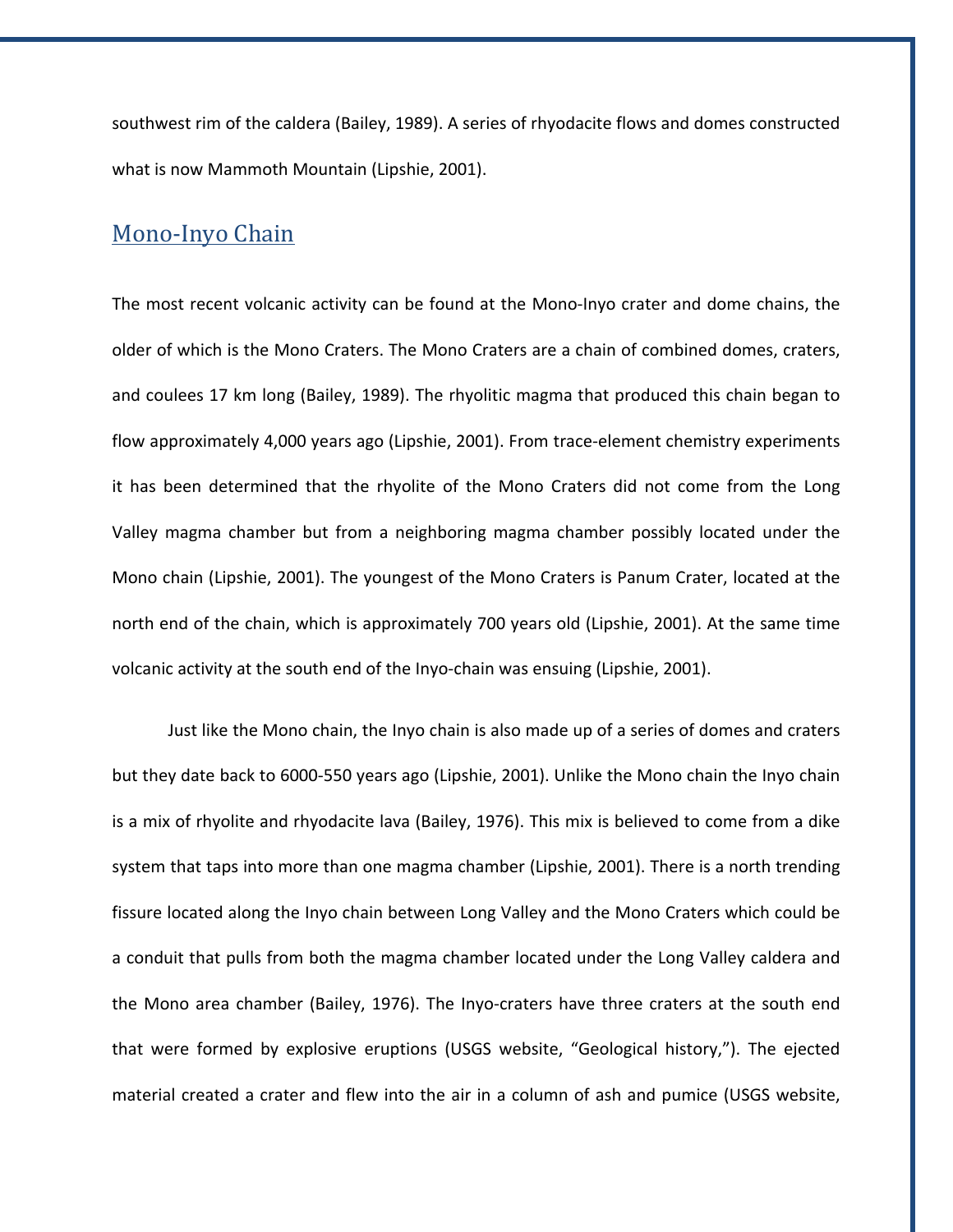"Geological history,"). This explosion was followed by a phreatic, steam‐driven explosion

(Bailey, 1976). This occurs when shallow magma comes into contact with ground water and flash heats the water into steam, causing an explosion (Bailey, 1976). Once most of the volatile gases in the magma had been released during the early explosions, magma continued to seep out of the ground and created thick domes (USGS website, "Geological history,"). Figure 4 shows the major domes and craters of the Mono-Inyo chain and their approximate ages. Given the young



majority of which were major explosions. (USGS website, "Future…")

age of the Mono-Inyo chain's volcanic activity, it is assumed that this area is currently an active

volcanic zone meaning that future eruptions are plausible (Bailey, 1976).

# Conclusion

The chronic volcanism of the Long Valley region of California evokes concern within the scientific community. The volcanism of this region is relatively young when looked at from a geological perspective so the worries about future eruptions are not unfounded. Throughout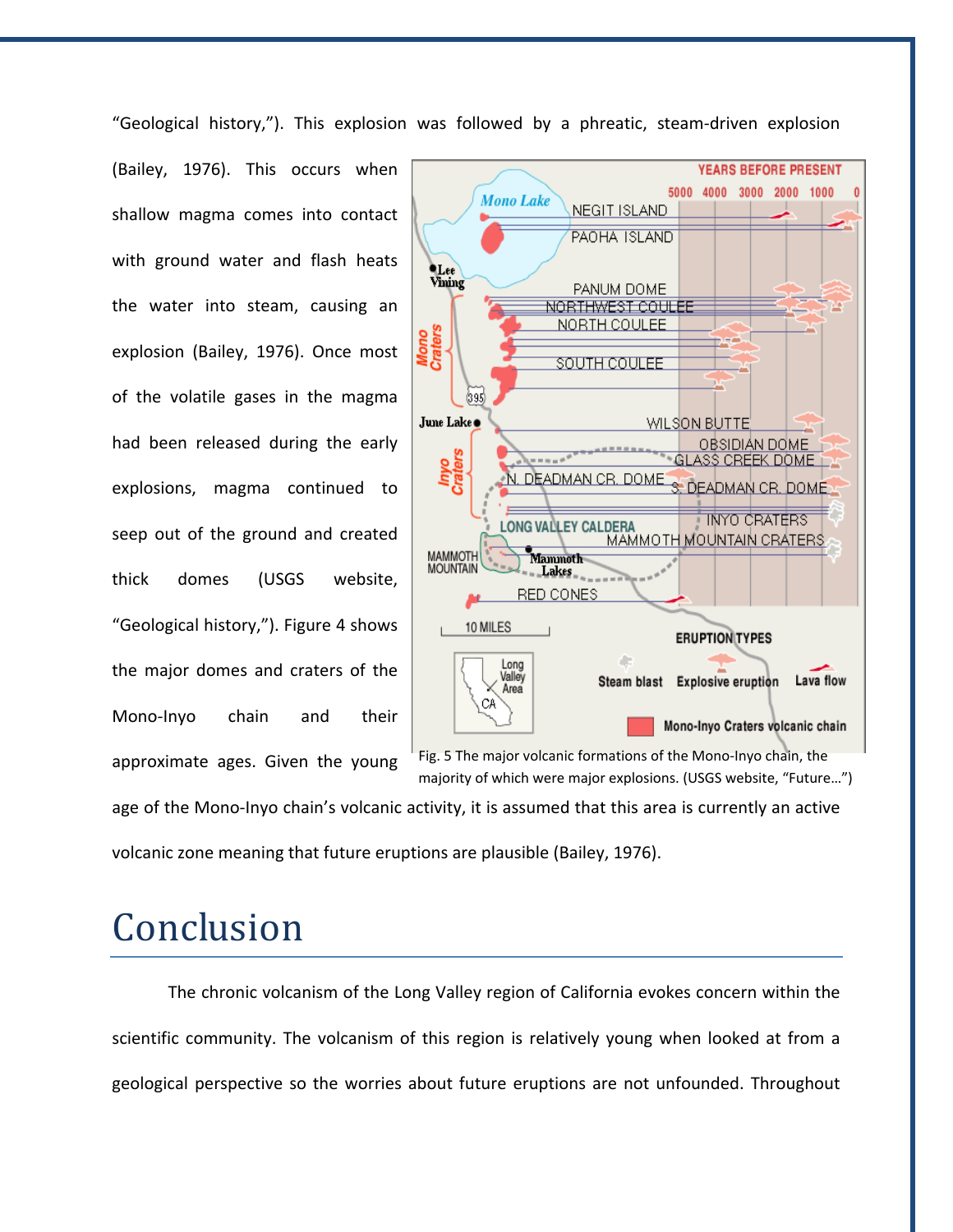the 1980's and 1990's there has been an increase in volcanic unrest in many different sectors of the region (USGS website, "Volcano hazards in,"). There have been recorded earthquake swarms, ground deformation at the resurgent dome and others, and  $CO<sub>2</sub>$  gas emissions coming from vents that have had a fatal effect on trees and even some humans (USGS website, "Volcano hazards in,") . Judging from past eruptions, mostly the

most recent ones of the Mono‐Inyo crater chain, another sizeable eruption could do serious damage to the



Fig.5 The shaded areas represent pyroclastic flow and surge hazard zones. These hazard zones are around explosive vents that lie near the Mono-Inyo crater chain and some vents in the S. moat of the Long Valley Caldera (from the USGS website)

surrounding communities. There is a potential for both explosive and non‐explosive eruptions (USGS website, "Volcano hazards in,"). Explosive eruptions could produced extremely quick‐ travelling pyroclastic flows and air fall while non‐explosive eruptions could produce thick lava flows and domes (USGS website, "Volcano hazards in," ) . Figure 5 shows designated hazard zones in case an eruption should occur. The USGS says that with the current eruption frequency noted for the Mono-Inyo craters over the past 5000 years the probability of an eruption is very low; less than 1% in a given year (USGS website, "Volcano hazards in," ) .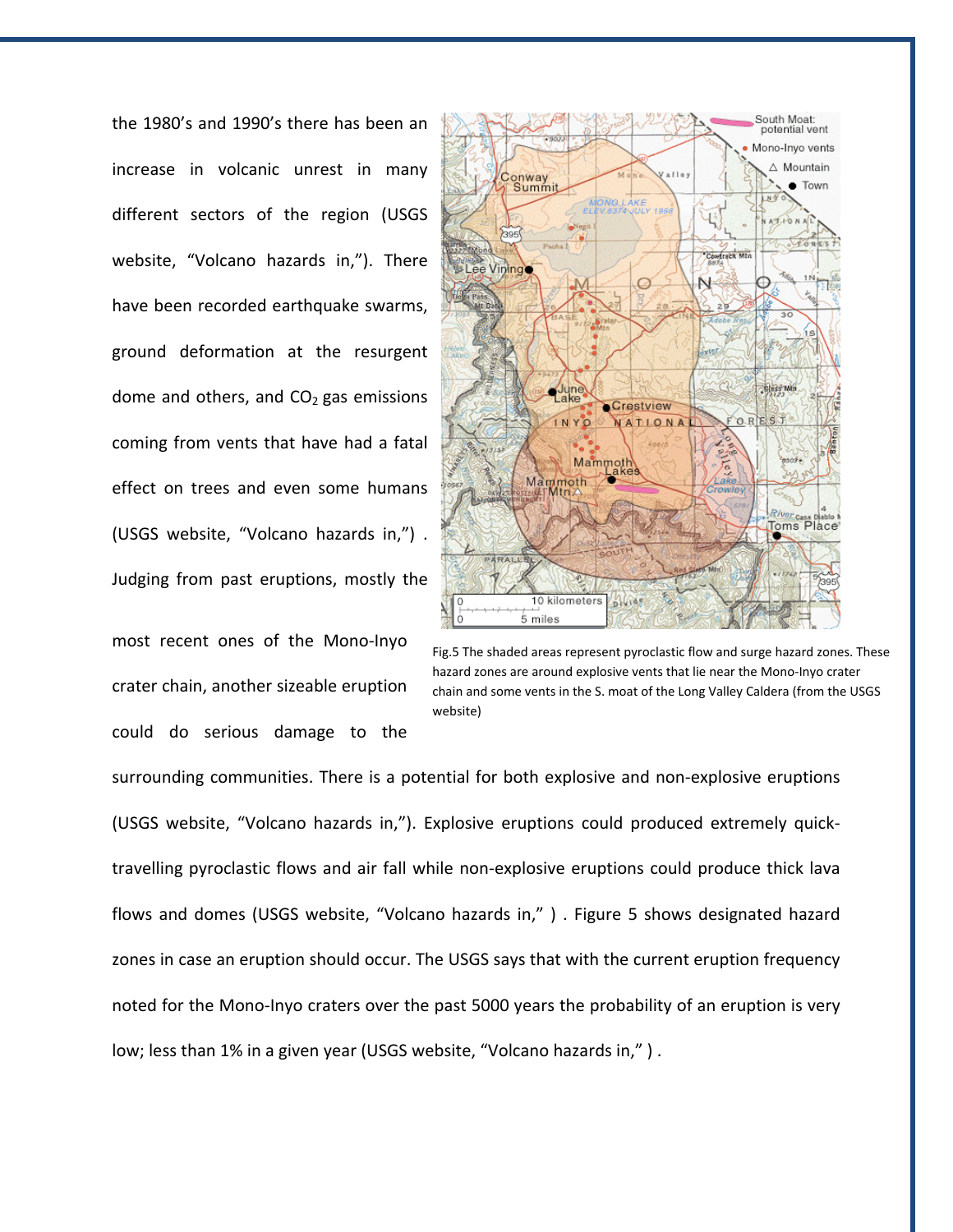Although this probability seems low, nature is an unpredictable creature. With the past, steady volcanic history of the Long Valley region dating back 4 million years, a large eruption does not seem unlikely. An eruption like that of the Mono‐Inyo craters would be devastating, let along an eruption comparable to the Bishop Tuff. Luckily, there are herds of scientists constantly keeping track of the tectonic, and volcanic unrest of the area, and although their efforts can not yield a precise eruption schedule, they may be able to give some fair warning.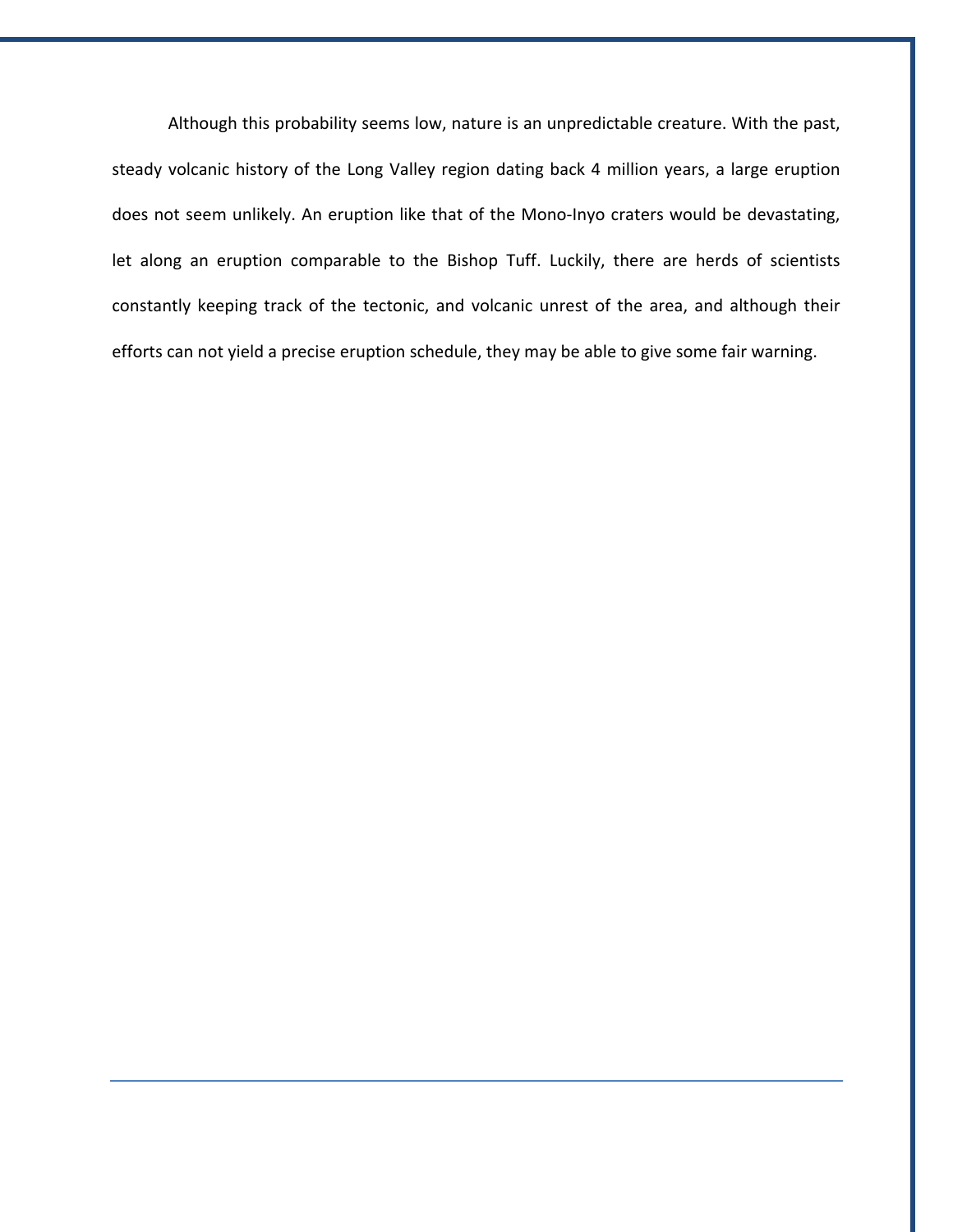## References

- Bailey, R.A., & Hill, D.P. (1985). Active tectonic and magmatic processes beneath long valley caldera, eastern california: an overview. *Journal of Geophysical Research*, *90*(B13), 111‐ 120.
- Bailey, R. (1989). *Quaternary volcanism of long valley caldera and mono‐inyo craters, eastern california, field trip guidebook t313*. N.W., Washington, D.C.: American Geophysical Union.
- Bailey, R. United States Geological Survey, (2004). *Eruptive history and chemical evolution of the precaldera and post caldera basalt‐dacite sequences, long valley, california: implications for magma sources, current seismic unrest, and future volcanism* (professional paper 1692). Reston, VA: U.S. Geological Survey.
- Bailey, R. (1976). Volcanism, structure, and geochronology of long valley caldera, mono county, california. *Journal of Geophysical Research*, *81*(Bailey, 2004), 725‐744.
- Bardintzeff, J.M, & McBirney, A.R. (2000). *Volcanology*. Sudbury, MA: Jones and Bartlett Publishers.

Francis, P., & Oppenheimer, C. (2003). *Volcanoes*. Oxford, NY: Oxford University Press.

*Future eruptions in california's long valley area—what's likely?.* (2004) Retrieved from http://pubs.usgs.gov/fs/fs073‐97/index.html